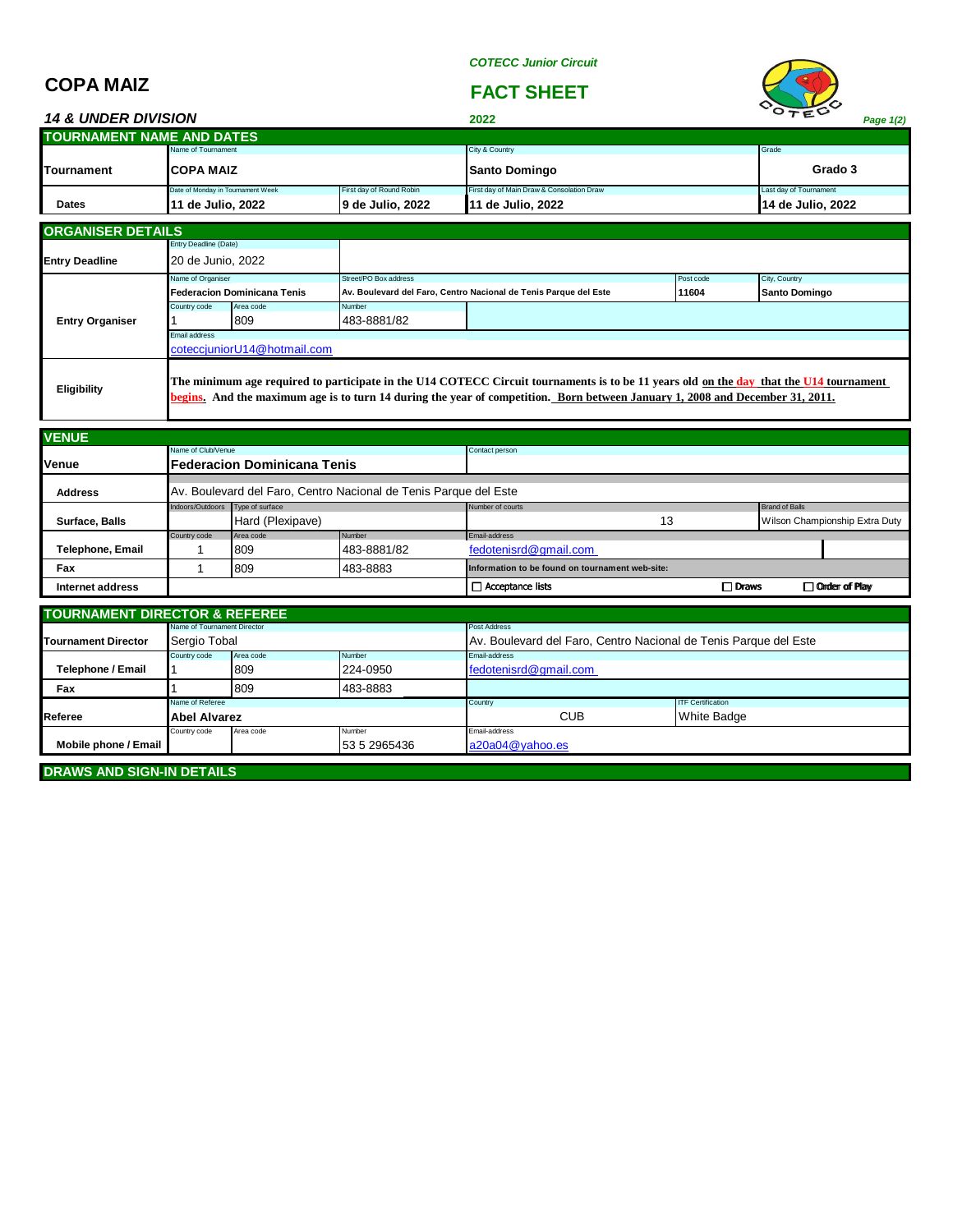| <b>Under 14</b>                                          |                                    | Draw size                       | Sign-in deadline                                                               |                                         | Start day                                                                                              | Prel. finish day | Entry Fee        |                                                              |  |  |
|----------------------------------------------------------|------------------------------------|---------------------------------|--------------------------------------------------------------------------------|-----------------------------------------|--------------------------------------------------------------------------------------------------------|------------------|------------------|--------------------------------------------------------------|--|--|
| Boys                                                     | Round Robin phase                  |                                 | 32                                                                             | Viernes 8 de Julio, 2022 a las 6 P.M.   |                                                                                                        | 9/7/22           | 10/7/2022        |                                                              |  |  |
| &                                                        |                                    |                                 |                                                                                |                                         |                                                                                                        |                  |                  |                                                              |  |  |
| Girls                                                    | Dobles main Draw                   |                                 | 16                                                                             | Domingo 10 de Julio, 2022 a las 12 P.M. |                                                                                                        | 11/7/2022        | 14/7/2022        | US50.00                                                      |  |  |
|                                                          |                                    |                                 |                                                                                |                                         | To participate in this age division players must be born between January 1st 2008 and December 31 2011 |                  |                  |                                                              |  |  |
| <b>HOTELS</b>                                            |                                    |                                 |                                                                                |                                         |                                                                                                        |                  |                  | Rates indicated are for persons not getting free hospitality |  |  |
|                                                          |                                    | Name of Hotel                   |                                                                                |                                         | <b>Street Address</b>                                                                                  |                  |                  |                                                              |  |  |
| Official Hotel 1                                         |                                    | Club DGA                        |                                                                                |                                         | Km. 17, Autopista Las Americas                                                                         |                  |                  |                                                              |  |  |
| Fax                                                      |                                    | Country code                    | Area code                                                                      | Number                                  | Email-address                                                                                          |                  |                  |                                                              |  |  |
|                                                          |                                    |                                 | 809                                                                            | 483-8881                                | fedotenisrd@gmail.com                                                                                  |                  |                  |                                                              |  |  |
|                                                          | Reserve through                    | Country code                    | Area code                                                                      | Number                                  |                                                                                                        | Single Room      | Double Room / pp | Triple Room / pp                                             |  |  |
|                                                          |                                    |                                 | 809                                                                            | 483-8882                                | Room Rates                                                                                             | <b>US70.00</b>   | <b>US70.00</b>   |                                                              |  |  |
| Official Hotel 2                                         |                                    | Contact person for reservations |                                                                                |                                         | Direct telephone number                                                                                |                  |                  |                                                              |  |  |
|                                                          |                                    | Juana Alvarez                   |                                                                                |                                         | 781-469-9678                                                                                           |                  |                  |                                                              |  |  |
|                                                          | <b>Telephone / Email</b>           |                                 |                                                                                |                                         |                                                                                                        |                  |                  |                                                              |  |  |
| Fax                                                      |                                    | Country code                    | Area code                                                                      | Number                                  | <b>Room Rates</b>                                                                                      | Single Room      | Double Room / pp | Triple Room / pp                                             |  |  |
|                                                          | Reserve through                    | Contact person for reservations |                                                                                |                                         | Direct telephone number                                                                                |                  |                  |                                                              |  |  |
| <b>HOSPITALITY</b>                                       |                                    |                                 |                                                                                |                                         |                                                                                                        |                  |                  |                                                              |  |  |
| <b>Players hospitality</b>                               |                                    |                                 | $\Box$ Full hospitality for Main Draw players only                             |                                         |                                                                                                        |                  |                  |                                                              |  |  |
|                                                          |                                    |                                 | $\Box$ Full hospitality for Main Draw players only until elimination           |                                         |                                                                                                        |                  |                  |                                                              |  |  |
|                                                          |                                    |                                 | Full hospitality for Main Draw players until last member of team is eliminated |                                         |                                                                                                        |                  |                  |                                                              |  |  |
|                                                          |                                    |                                 | Other. Please detail below                                                     |                                         |                                                                                                        |                  |                  |                                                              |  |  |
|                                                          |                                    | No. of coaches                  | Level of hospitality<br>Not Hospitality                                        | H                                       |                                                                                                        |                  |                  |                                                              |  |  |
| <b>Coaches hospitality</b><br><b>Hospitality details</b> |                                    |                                 |                                                                                |                                         |                                                                                                        |                  |                  |                                                              |  |  |
|                                                          |                                    |                                 |                                                                                |                                         |                                                                                                        |                  |                  |                                                              |  |  |
|                                                          | <b>TRAVEL AND VISA INFORMATION</b> | Name of Airport                 |                                                                                | Distance                                | Transportation from Airport/Station to Club/Hotel                                                      |                  |                  |                                                              |  |  |

| <b>ITRAVEL AND VISA INFORMATION</b> |                                                               |                 |                                                   |  |  |  |  |  |
|-------------------------------------|---------------------------------------------------------------|-----------------|---------------------------------------------------|--|--|--|--|--|
|                                     | Name of Airport                                               | <b>Distance</b> | Transportation from Airport/Station to Club/Hotel |  |  |  |  |  |
| <b>International Airport</b>        | Aeropuerto Internacional Las Americas (SDQ)                   | 5 Km            | Yes                                               |  |  |  |  |  |
| <b>Domestic Airport</b>             |                                                               |                 |                                                   |  |  |  |  |  |
| Rail                                |                                                               |                 |                                                   |  |  |  |  |  |
| <b>Travel remarks</b>               |                                                               |                 |                                                   |  |  |  |  |  |
| Visa requirements                   | Please, contac Dominican Republic consulate in Yopur Country  |                 |                                                   |  |  |  |  |  |
|                                     | If you require an invitation to obtain a visa, please contact |                 |                                                   |  |  |  |  |  |
| <b>Visa Invitations</b>             | Ms. Adelina Pimentel                                          |                 |                                                   |  |  |  |  |  |

## **OTHER INFORMATION**

Hotel Oficial es el Club De La Dirección General De Aduanas, El costo por noches de US\$70.00 dólares estos incluye ITBIS, Desayuno, Almuerzo, Cena y transporte del aeropuerto al Hotel y del Hotel al

Centro de Tenis.

Los encordados seran US\$15.00 (entregando el jugador las cuerdas).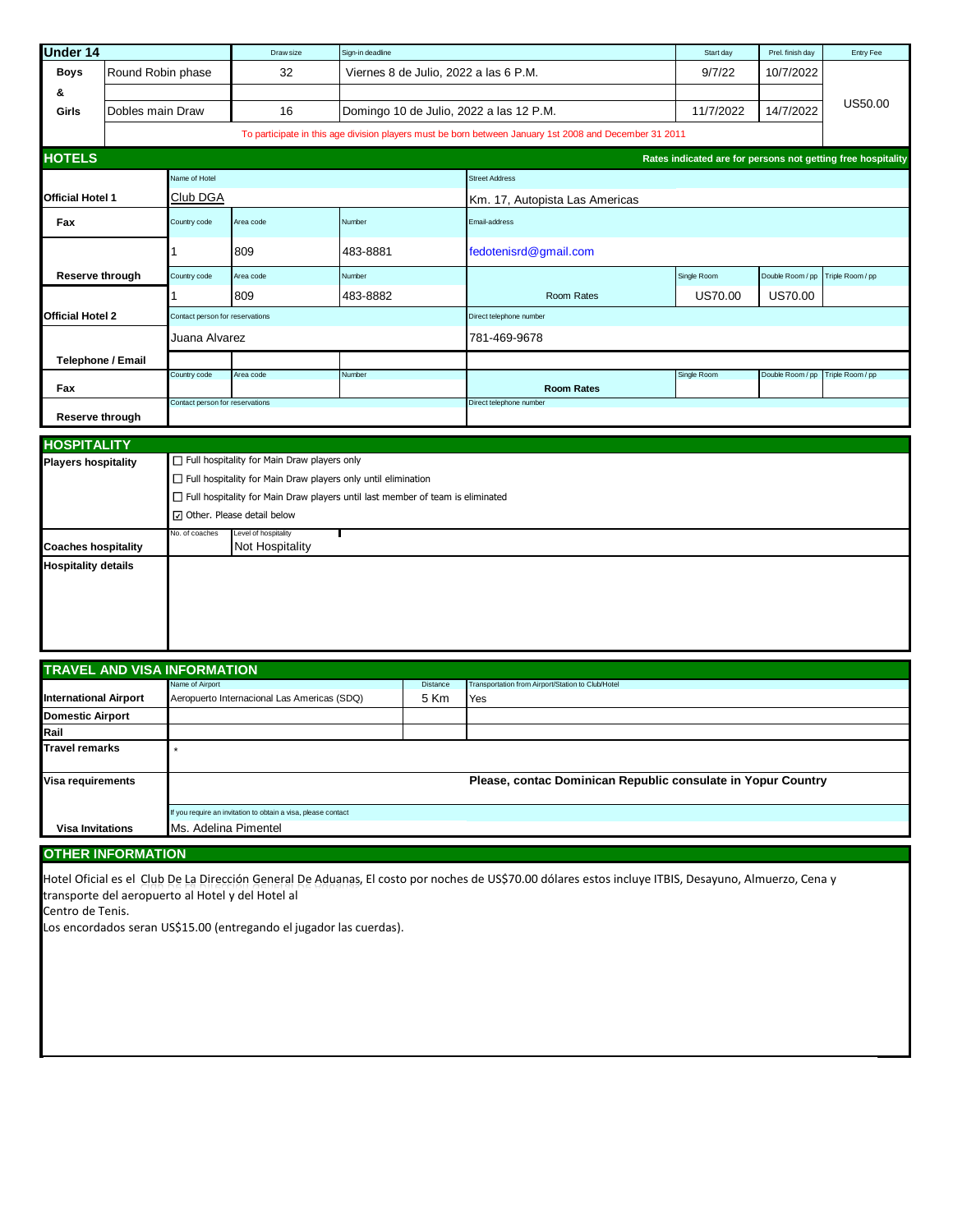## *COTECC U14 CIRCUIT* **ENTRY FORM**



|                     |                                                                                                                                                             | <b>ENTRY INFORMATION</b>                          |                                     |                                  |             |                                          |  |
|---------------------|-------------------------------------------------------------------------------------------------------------------------------------------------------------|---------------------------------------------------|-------------------------------------|----------------------------------|-------------|------------------------------------------|--|
|                     | <b>TOURNAMENT TITLE</b><br><b>COPA MAIZ</b>                                                                                                                 | City<br><b>Santo Domingo</b>                      |                                     | Country<br><b>DOM</b>            |             |                                          |  |
|                     | <b>Tournament Dates</b>                                                                                                                                     | <b>Entry Deadline</b>                             |                                     | <b>Withdrawal Deadline</b>       |             |                                          |  |
|                     | 9-14 de Julio, 2022<br>ELIGIBILIDAD / ELIGIBILITY                                                                                                           | 20 de Junio                                       |                                     | 4 de Julio, 2022                 |             |                                          |  |
|                     | To participate in this age division players must be born between January 1st 2008 and December 31 2011 and be 11 years old on the day the tournament begins |                                                   |                                     |                                  |             |                                          |  |
|                     | <b>Entry Fax Number</b>                                                                                                                                     | Email address                                     |                                     |                                  |             |                                          |  |
|                     |                                                                                                                                                             | coteccjuniorU14@hotmail.com                       |                                     |                                  |             |                                          |  |
|                     |                                                                                                                                                             | <b>ENTRIES SANCTIONED BY</b>                      |                                     |                                  |             |                                          |  |
|                     | National Tennis Association                                                                                                                                 | Contact person (name)                             |                                     | Position in National TA          |             |                                          |  |
| Telephone           |                                                                                                                                                             | Fax                                               |                                     | Email                            |             |                                          |  |
|                     |                                                                                                                                                             |                                                   |                                     |                                  |             |                                          |  |
|                     |                                                                                                                                                             | OFFICIAL COACHES ASSIGNED BY NATIONAL ASSOCIATION |                                     |                                  |             |                                          |  |
|                     | Name of Coach 1                                                                                                                                             |                                                   | Name of Coach 2                     |                                  |             |                                          |  |
|                     |                                                                                                                                                             |                                                   |                                     |                                  |             |                                          |  |
|                     |                                                                                                                                                             | BOYS 14 & UNDER - Entries in priority order -     |                                     |                                  |             |                                          |  |
|                     |                                                                                                                                                             | <b>PLAYER</b>                                     |                                     |                                  |             | National                                 |  |
| #                   | <b>Family Name</b>                                                                                                                                          | <b>First Name</b>                                 | <b>Nationality</b><br>3-letter code | Date of Birth<br>Date/Month/Year |             | ranking<br>14 & Under                    |  |
| 1                   |                                                                                                                                                             |                                                   |                                     |                                  |             |                                          |  |
| $\mathbf 2$         |                                                                                                                                                             |                                                   |                                     |                                  |             |                                          |  |
| 3                   |                                                                                                                                                             |                                                   |                                     |                                  |             |                                          |  |
| 4                   |                                                                                                                                                             |                                                   |                                     |                                  |             |                                          |  |
| 5                   |                                                                                                                                                             |                                                   |                                     |                                  |             |                                          |  |
| 6                   |                                                                                                                                                             |                                                   |                                     |                                  |             |                                          |  |
| $\overline{7}$<br>8 |                                                                                                                                                             |                                                   |                                     |                                  |             |                                          |  |
| 9                   |                                                                                                                                                             |                                                   |                                     |                                  |             |                                          |  |
| 10                  |                                                                                                                                                             |                                                   |                                     |                                  |             |                                          |  |
|                     |                                                                                                                                                             |                                                   |                                     |                                  |             |                                          |  |
|                     |                                                                                                                                                             | GIRLS 14 & UNDER - Entries in priority order -    |                                     |                                  |             |                                          |  |
| #                   | <b>Family Name</b>                                                                                                                                          | <b>PLAYER</b><br><b>First Name</b>                | <b>Nationality</b><br>3-letter code | Date of Birth<br>Date/Month/Year | <b>IPIN</b> | <b>National</b><br>ranking<br>14 & Under |  |
| $\mathbf{1}$        |                                                                                                                                                             |                                                   |                                     |                                  |             |                                          |  |
| $\mathbf{2}$        |                                                                                                                                                             |                                                   |                                     |                                  |             |                                          |  |
| 3                   |                                                                                                                                                             |                                                   |                                     |                                  |             |                                          |  |
| 4                   |                                                                                                                                                             |                                                   |                                     |                                  |             |                                          |  |
| 5                   |                                                                                                                                                             |                                                   |                                     |                                  |             |                                          |  |
| 6                   |                                                                                                                                                             |                                                   |                                     |                                  |             |                                          |  |
| $\overline{7}$      |                                                                                                                                                             |                                                   |                                     |                                  |             |                                          |  |
| 8                   |                                                                                                                                                             |                                                   |                                     |                                  |             |                                          |  |
| 9                   |                                                                                                                                                             |                                                   |                                     |                                  |             |                                          |  |
| 10                  |                                                                                                                                                             |                                                   |                                     |                                  |             |                                          |  |

| <b>DATE AND SIGNATURE</b> |           |
|---------------------------|-----------|
| Sanction date             | Signature |
|                           |           |
|                           |           |